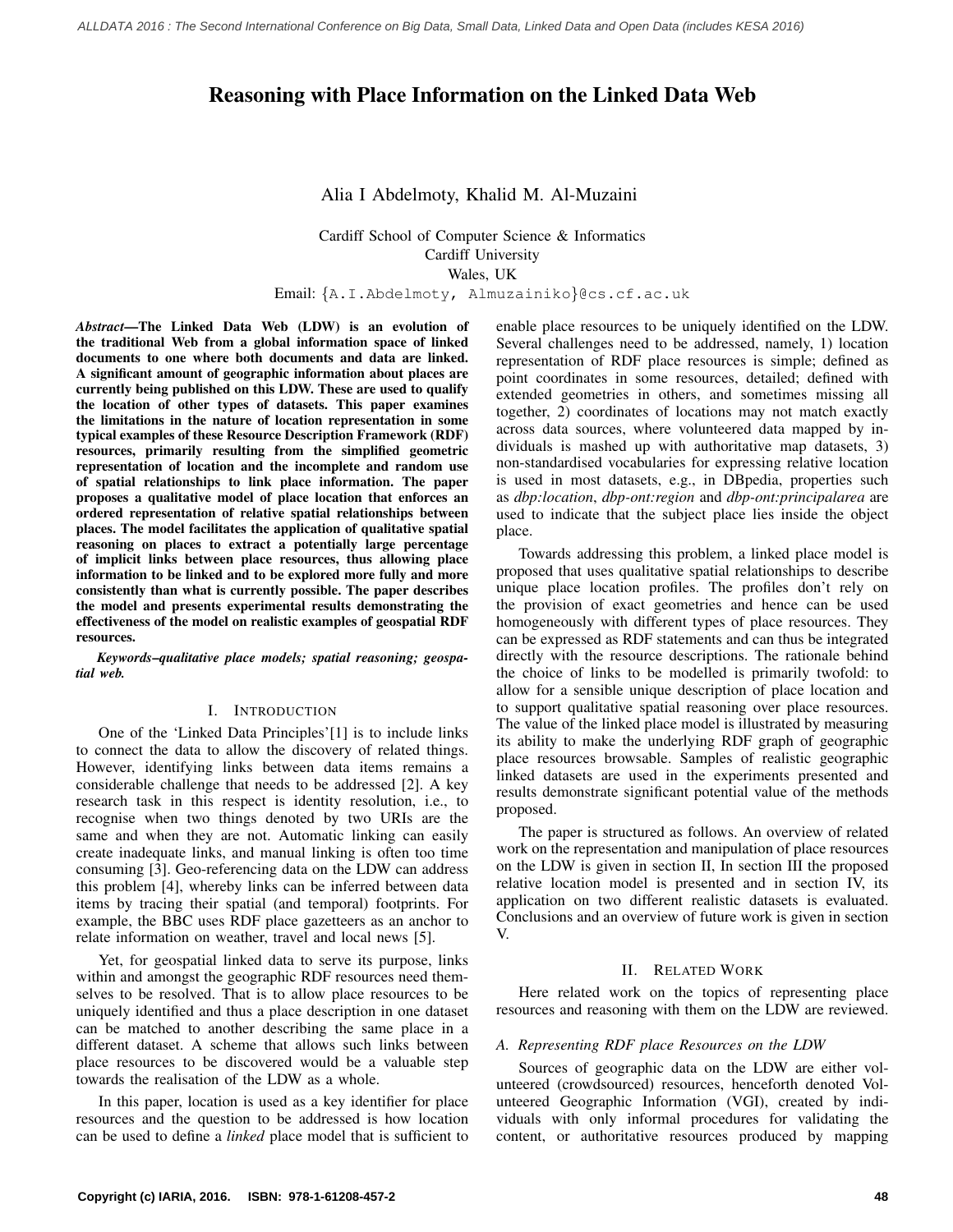organizations, henceforth denoted Authoritative Geographic Information (AGI). Example of VGIs are DBpedia (dbpedia.org), GeoNames (geonames.org), and OpenSreetMaps (linkedgeodata.org)[6] and examples of AGIs are the Ordnance Survey linked data [7] and the Spanish linked data [8].

The volume of VGI resources is increasing steadily, providing a wealth of information on geographic places and creating detailed maps of the world. DBpedia contains hundreds of thousands of place entities, whose locations are represented as point geometry. GeoNames is a gazetteer that collects both spatial and thematic information for various place names around the world. In both datasets, place location is represented by a single point coordinates. While DBpedia does not enforce any constraints on the definition of place location (e.g., coordinates may be missing in place resources), reference to some relative spatial relationships, and in particular to represent containment within a geographic region, is normally maintained. GeoNames places are also interlinked with each other by defining associated parent places.

In [9], the LinkedGeoData effort is described where OSM data is transformed into RDF and made available on the Web. OSM data is represented with a relatively simple data model that captures the underlying geometry of the features. It comprises three basic types, nodes (representing points on Earth and have longitude and latitude values), ways (ordered sequences of nodes that form a polyline or a polygon) and relations (groupings of multiple nodes and/or ways). Furthermore, [10] presented methods to determine links between map features in OSM and equivalent instances documented in DBpedia, as well as between OSM and Geonames. Their matching is based on a combination of the Jaro-Winkler string distance between the text of the respective place names and the geographic distance between the entities. Example of other work on linking geodata on the Semantic Web is [11], which employs the Hausdorff distance to establish similarity between spatially extensive linear or polygonal features.

In contrast to VGI resources that manages geographic resource as points (represented by a coordinate of latitude and longitude), AGI resources deal with more complex geometries as well, such as line strings. AGIs tend to utilise welldefined standards and ontologies for representing geographic features and geometries. Ordnance Survey linked data also demonstrates the use of qualitative spatial relations to describe spatial relationships in its datasets. Two ontologies, the Geometry Ontology and the Spatial Relations Ontology, are used to provide geospatial vocabulary. These ontologies describe abstract geometries and topological relations (equivalent to RCC8 [12]) respectively.

In summary, the spatial representation of place resources in VGI datasets is generally limited to point representation, and is managed within simple ontologies that encode non-spatial semantics and in some cases limited spatial relationships. On the other hand, place data provided as AGI tend to present more structured and detailed spatial representations, but is also limited to specific types and scales of representation. Use of some qualitative spatial relationships has been demonstrated for capturing the spatial structure in some example datasets. The model proposed in this paper offers a systematic and homogenous representation of place location that can be consistently applied to VGIs or AGIs and demonstrates the value of heterogenous qualitative spatial relations in representing place information on the LDW.

## *B. Manipulating and Querying RDF place resources on the LDW*

Recently, much work has been done on extending RDF for representing geospatial information through defining and utilising appropriate vocabularies encoded in ontologies to represent space and time. The work capitalises on specification of standards, defined by the Open Geospatial Consortium (OGC)(opengeospatial.org), for modeling core concepts related to geospatial data. Prominent examples are GeoSPARQL, an OGC standard [13] and stRDF/stSPARQL [14]. Both proposals provide vocabulary (classes, properties, and functions) that can be used in RDF graphs and SPARQL queries to represent and query geospatial data, for example *geo:SpatialObject*, which has as instances everything that can have a spatial representation and *geo:Geometry* as the superclass of all geometry classes. In addition, geometric functions and topological functions are offered for performing computations, such as *geof:distance* and for asserting topological relations between spatial objects, e.g., *dbpedia:Cardiff geo:sfWithin dbpedia:Wales*.

Qualitative spatial representation and reasoning (QSRR) are established areas of research [15], whose results have influenced the definition of models of spatial relationships in international standards, e.g., the OGC models, and commercial spatial database systems (for example, in the Oracle DB system).  $RCC8$ , a QSRR model, has been recently adopted by GeoSPARQL [13], and there is an ever increasing interest in coupling QSR techniques with Linked Geospatial Data that are constantly being made available [14]. On the other hand, Semantic Web reasoning engines have been extended to support qualitative spatial relations, e.g., Racerpro [16] and PelletSpatial [17]. Scalability of the spatial reasoning is recognised and reported challenge. Scalable implementations of constraint network algorithms for qualitative and quantitative spatial constraints are needed, as RDF stores supporting Linked Geospatial Data are expected to scale to billions of triples [14]. Lately, promising results have been reported by [18], who proposed an approach for removing redundancy in RCC8 networks and by [19], who examined graph-partitioning techniques as a method for coping with large networks; in both cases leading to more effective application of spatial reasoning mechanisms. Finally, qualitative methods were used to complement existing quantitative methods for representing the geometry of spatial locations. In [20], heterogenous reasoning methods are proposed that combine calls between a spatial database system and a spatial reasoning engine implemented in *OWL2 RL* to check the consistency of place ontologies. In [21], Younis et al described query plans that make use of a combination of qualitative spatial relationships associated with place resources in DBpedia and detailed representations of geometry maintained in a spatially indexed database for answering complex queries. In both cases, qualitative reasoning was limited by the fragmented and scarce availability of spatial relationships to work on. The qualitative scheme of representation of place location proposed in this paper addresses this issue and provides a novel method for defining spatial relationships that is designed to support and facilitate the effective use of qualitative spatial reasoning on the LDW.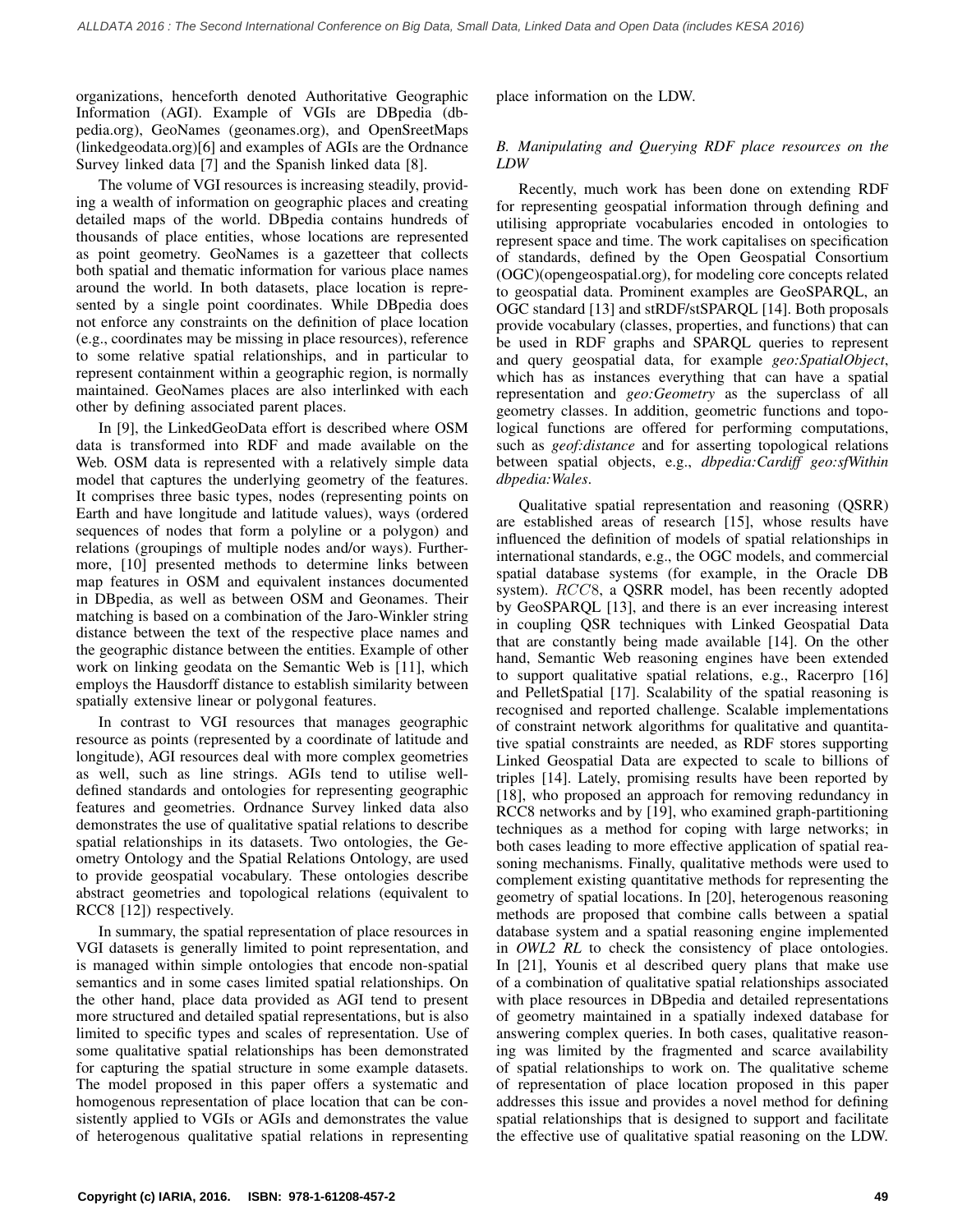#### III. A LINKED PLACE MODEL FOR THE LINKED DATA **WEB**

A Relative Location model (*RelLoc*) is proposed here to capture a qualitative representation of the spatial structure of place location. Two types of spatial relations are used as follows.

- 1) Containment relationships, to record that a parent place directly contains a child place; i.e., one step hierarchy. For example, for three places representing a district, a city and a country, the model will explicitly record the relationships: inside(district, city) and inside(city, country), but not inside(district, country).
- 2) Direction-proximity relationships, to record for every place the relative direction location of its nearest neighbour places. The direction frame of reference can be selected as appropriate. For example, for a 4-cardinal direction frame of reference, a place will record its relative direction relation with its nearest neighbour in four directions.

For a given set of places  $Pl$ , let  $DirPr$  be the set of all direction-proximity relations between instances of places in Pl as defined above, and let Con be the set of containment relations between instances of places in  $Pl$  as defined above. Then,  $RelLoc(Pl)$  is defined as a tuple  $RelLoc(Pl) := (Pl, D, C)$ , where:  $D \in Dir Pr$  and  $C \in Con$ .  $R_{nn}(x, y)$  is used to denote that  $x$  is the nearest neighbour from the direction  $R$  to object y. For example,  $N_{nn}(pl_1, pl_2)$  indicates that  $pl_1$  is the nearest neighbour from the north direction to  $pl_2$ , etc.

To illustrate the model, consider the scene in Figure 1 that consists of a set of places,  $a$  to  $f$ , with a 4-cardinal direction frame of reference overlaid for some places in the scenes. A representative point is used to define the place location. It is further known that places represented as points  $a, b, c, e$ are inside d and places  $d, f$  are inside g. The full set of relationships used to model the scene are given in the table in Figure 1(b). Note that in some cases, no relation can be found, e.g., there are no neighbours for object  $c$  from the west direction in Figure 1(a).

## *A. Spatial Reasoning with the Relative Location Model*

We can reason over the relative location model to infer more of the implicit spatial structure of place location. Qualitative spatial reasoning (QSR) tools can be utilised to propagate the defined relationships and derive new ones between places in the scene. QSR takes advantage of the transitive nature of the partial or total ordering of the quantity space in order to infer new information from the raw information presented. In particular, the transitive nature of some spatial relationships can be used to directly infer spatial hierarchies, for example, containment and cardinal direction relations. The scope of the model is deliberately focussed on general containment relationships and ignores other possible topological relations, such as overlap or touch. Hence, building containment hierarchies is straightforward using the transitivity rules:  $inside(a, b) \wedge inside(b, c) \rightarrow inside(a, c)$ and  $contains(a, b) \wedge contains(b, c) \rightarrow contains(a, c)$ .

In the case of direction relationships, more detailed spatial reasoning can be applied using composition tables. Table I shows the composition table for a 4-cardinal direction frame of reference between point representations of spatial objects.



| Set of spatial relations to model relative location      |  |  |  |
|----------------------------------------------------------|--|--|--|
| $N_{nn}(d, a), S_{nn}(b, a), W_{nn}(c, a), E_{nn}(e, a)$ |  |  |  |
| $N_{nn}(g, d), S_{nn}(a, d), W_{nn}(c, d), E_{nn}(e, d)$ |  |  |  |
| $N_{nn}(g, c), S_{nn}(b, c), E_{nn}(a, c)$               |  |  |  |
| $N_{nn}(a,b), E_{nn}(f,b)$                               |  |  |  |
| $N_{nn}(a, f), W_{nn}(b, f)$                             |  |  |  |
| $N_{nn}(g, e), S_{nn}(b, e), W_{nn}(d, e)$               |  |  |  |
| $S_{nn}(d,q)$                                            |  |  |  |
| $\overline{in(a,d), in(b,d), in(c,d), in(e,d)},$         |  |  |  |
| in(d,g), in(f,g)                                         |  |  |  |
|                                                          |  |  |  |

Figure 1. (a) An example map scene with a set of places represented as points.(b) Set of direction, proximity and containment relations chosen to representative relative location in the proposed model.

TABLE I. COMPOSITION TABLE FOR 4-CARDINAL DIRECTION RELATIONSHIPS.

|                                            | Ν                | E          | S          | W          |
|--------------------------------------------|------------------|------------|------------|------------|
| $\begin{array}{c} N \\ E \\ S \end{array}$ | $\boldsymbol{N}$ | $N \vee E$ | All        | $N \vee W$ |
|                                            | $N \vee E$       | E          | $S \vee E$ | All        |
|                                            | All              | $S \vee E$ | S          | $S \vee W$ |
| W                                          | $W \vee N$       | All        | $W\vee S$  | W          |

In considering the entries of the composition tables, some of those entries provide definite conclusions of the composition operation, i.e., the composition result is only one relationship (emboldened in table), other entries are indefinite and result in a disjunctive set of possible relationships, e.g., the composition:  $N(a, b) \wedge E(b, c) \rightarrow N(a, c) \vee E(a, c)$ .

Spatial reasoning can be applied on the linked place model using different strategies. The most straightforward is through deriving the algebraic closure, i.e., completing the scene by deriving all possible missing relationships between objects. Path-consistency algorithms for deriving the algebraic closure has been been implemented in various tools, e.g., in the SparQ spatial reasoning engine [22]. Table II shows the result of this operation for the example scene in Figure 1. Explicit relations are shown in bold and the remaining relation are inferred by spatial reasoning. As can be seen in the table, using the 19 relationships defined for the model in Figure 1(b), reasoning was able to derive a further 19 definite relationships, completing over 90% of the possible relations in the scene.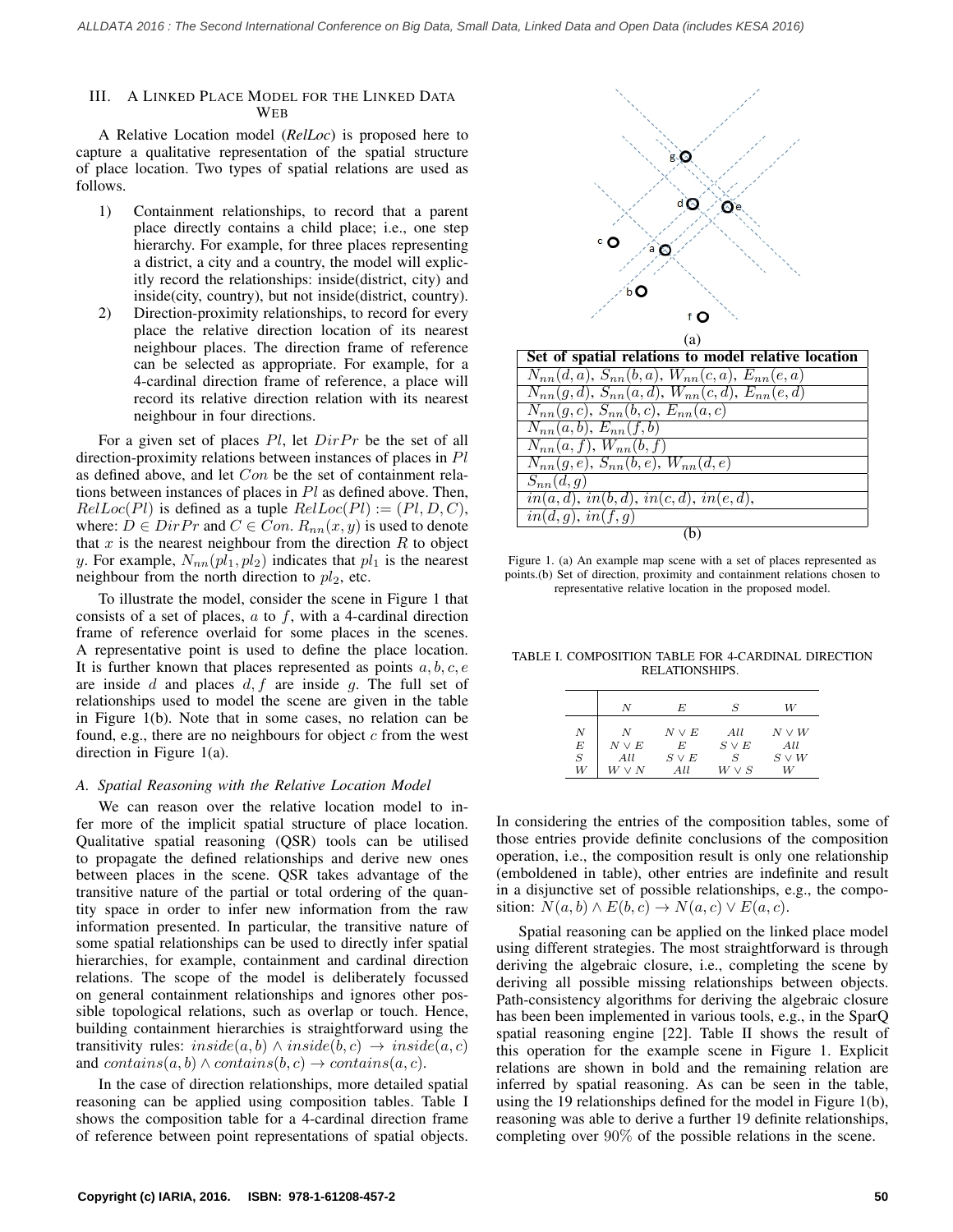|                  | $\boldsymbol{a}$ |   | $\boldsymbol{c}$ | d. | $\epsilon$ |            | g                |
|------------------|------------------|---|------------------|----|------------|------------|------------------|
| $\boldsymbol{a}$ |                  |   | E                | S  | W          | N          | S                |
| $\boldsymbol{b}$ | s                |   | S                | S  | S          | W          | $\boldsymbol{S}$ |
| $\boldsymbol{c}$ | W                | W |                  | W  | W          | $N \vee W$ | $S \vee W$       |
| $\boldsymbol{d}$ |                  |   | E                | ٠  | W          | N          | c                |
| $\epsilon$       | E                | Ν | E                | E  | -          | N          | S                |
|                  | $\boldsymbol{S}$ | E | $S\vee E$        | S  | S          |            | S                |
| $\boldsymbol{q}$ |                  |   |                  |    |            |            |                  |

TABLE II. RESULT OF REASONING WITH CARDINAL RELATIONS FOR THE PLACE MODEL IN FIGURE 1.

## *B. Applying the Relative Location Place Model on the LDW*

The underlying structure of any expression in RDF is a collection of triples, each consisting of a subject, a predicate and an object. A set of such triples is called an RDF graph, in which each triple is represented as a node-arc-node link and each triple represents a statement of a relationship between the subjects and objects, denoted by the nodes, that it links. The meaning of an RDF graph is the conjunction (logical AND) of the statements corresponding to all the triples it contains.

The *RelLoc* place model can be interpreted as a simple connected graph with nodes representing place resources and edges representing the spatial relationships between places. Thus a realisation of the place model for a specific RDF document of place resources is a subgraph of the RDF graph of the document. The *RelLoc* RDF graph is completely defined if RDF statements are used to represent all spatial relationships defined in the model, e.g., for the scene in Figure 1, 25 RDF statements are needed to encode the cardinal (19) and containment (6) relationships in the table in Figure 1(b).

Let Pl be a finite set of place class resources defined in an RDF data store and  $DirPr(Pl)$  defines cardinal direction relations between members of  $Pl$  and  $Con(Pl)$  describes the containment relations between members of Pl as defined by the relative location model above.

A *RelLoc* subgraph  $\mathbb{G}_{\mathbb{L}} = (V_{\mathbb{L}}, E_{\mathbb{L}})$  is a simple connected graph that models Pl, where:  $V_{\mathbb{L}} = Pl$  is the set of nodes,  $E_{\mathbb{L}} = \{DirPr(Pl) \cup Con(Pl)\}\$ is the set of edges labelled with the corresponding direction and containment relationships.

Note that there exists a subgraph of  $\mathbb{G}_{\mathbb{L}}$  for every place  $pl \in Pl$ , which represents the subset of direction-proximity and containment relationships that completely define the relative location of pl. Thus, a *location profile* for a particular place  $pl \in Pl$  can be defined as  $\mathbb{L}_{pl} = \{ (DirPr_{pl}, Con_{pl})\}$ .  $\mathbb{L}_{pl}$  is the restriction of  $\mathbb L$  to pl, where  $DirPr_{pl}$  and  $Con_{pl}$  defines direction proximity and containment relations respectively between pl and other places in Pl, as specified by our model.

For example the location profile for place  $\alpha$  in Figure 1 is the set of statements describing the relations:  $N(d, a), S(b, a), W(c, a), E(e, a), in(a, d).$ 

The *RelLoc* graph can be represented by a matrix to register the adjacency relationship between the place and its nearest neighbours. The scene in Figure 1 is shown as a graph with nodes and edges in Figure 2(a) and its corresponding adjacency matrix is shown in (b). The fact that two places are neighbours is represented by a value (1) in the matrix and by a value (0) otherwise. Values of (1) in the matrix can be replaced by the relative orientation relationship between the corresponding



Figure 2. (a) A graph representing the sample map scene from Figure 1. (b) Adjacency matrix for the location graph representing nearest neighbour relationships. (c) Adjacency-orientation matrix representing nearest neighbour and direction relationships.

places as shown in Figure 2(c) and the resulting structure is denoted *Adjacency-Orientation Matrix*.

#### IV. APPLICATION AND EVALUATION

The main goals of the Linked Place model is to provide a representation of place location on the LDW that allows for place information to be linked effectively and consistently. The effectiveness of the proposed model can be evaluated with respect to two main aspects; whether it provides a sound definition of place location, that is to test the correctness of the place location profiles, and whether it provides a complete definition of place location, that is whether a *complete* relative location graph can be derived using the individual place location profiles.

The soundness of the location profiles is assumed as it essentially relies on the validity of the computation of the spatial relationships. Issues related to the complexity of this process are discussed in the next section.

Here, we evaluate the completeness aspect of the model. An individual place location profile defined using the model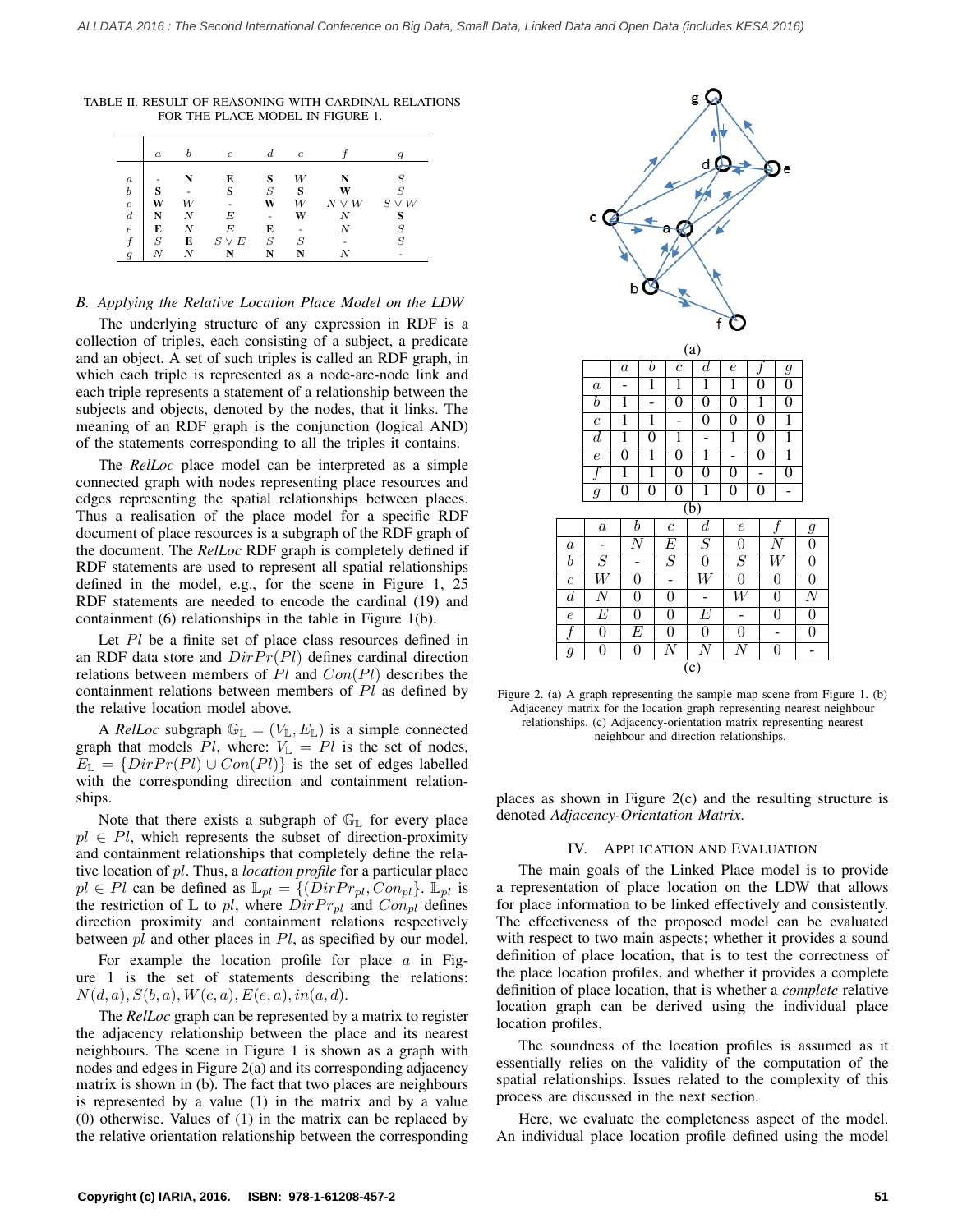

Figure 3. Components of the developed system to implement the linked place model.

```
prefix d: <http://dbpedia.org/ontology/>
prefix :<http://dbpedia.org/resource/>
prefix prop: <http://dbpedia.org/property/>
prefix geo: <http://www.w3.org/2003/01/geo/wgs84_pos#>
select ?place (MAX(?lat) as ?lat)(MAX(?long) as ?long)
where{
?place ?ontology ?resource.
?place a d:Place.
?place geo:lat ?lat.
?place geo:long ?long.
filter ( ?resource = :Wales or ?resource = "Wales"@en )
}
group by ?place
order by ?place
```
Figure 4. SparQL query used to extract place data from DBpedia.

represents a finite set of spatial relationships between a place and its nearest neighbours and direct parent. Completeness of the model can be defined as the degree to which these individual profiles can be used to derive implicit links between places not defined by the model. The model is entirely complete if a full set of links between places can be derived using automatic spatial reasoning, i.e., the model can produce a complete graph, where there is a defined spatial relationship between every place in the dataset and every other place.

A system was developed that implements the Linked Place model and further builds an enriched model using spatial reasoning for evaluation purposes as shown in Figure 3. Two datasets were used in this experiment, DBPedia and the Ordnance Survey open data [7]. These were chosen as they exhibit different representations of place resources on the LDW and are typical of VGIs and AGIs respectively. A description of the datasets used is presented below, along with the results of the application of spatial reasoning over the constructed linked place models.

#### DBpedia DataSet

A sample dataset containing all Places in Wales, UK, has been downloaded from DBpedia using the sparQL query in Figure 4.

A total of 489 places were used, for which a relative location graph of 2751 direction-proximity relations was constructed. Completing the graph resulted in 116403 total number of relations, out of which 50340 relations are definite (defining only one possible relationship).

Note that of the indefinite relationships some are a disjunction of 2 relations, e.g.,  $\{N, NW\}$  or  $\{E, SE\}$  and some are a disjunction of 3 relations, e.g.,  $\{N, NE, NW\}$  or  $\{NE, E, SE\}$ . In both cases, relations can be generalised to a "coarser" direction relation, for example,  $\{NE, E, SE\}$  can be generalised to general *East* relationship. These results are considered useful and thus are filtered out in the presentation.

TABLE III. RESULTS OF REASONING APPLIED ON THE DBPEDIA **DATASET.** 

| Defined | Definite. | 2-Relations | 3-Relations | Others |
|---------|-----------|-------------|-------------|--------|
| 2751    | 50340     | 63148       | 28          | 136    |
| 2.36%   | 43.24%    | 54.22%      | $0.02\%$    | 0.12%  |



Figure 5. (a) Linked Place Graph for the Unitary Authorities in Wales from the Ordnance Survey dataset.

The remaining results are disjunctions of unrelated directions, e.g.,  $\{N, NE, E\}$ , and are thus considered to be ambiguous. A summary of the results is shown in table III. Using the Linked Place model we are able to describe nearly half the possible relations precisely (45.6%), as well as almost all of the rest of the scene (54.22%) with some useful generalised direction relations.

#### Ordnance Survey DataSet

The Boundary-line RDF dataset for Wales was downloaded from the Ordnance Survey open data web site [7]. The data gives a range of local government administrative and electoral boundaries.

Figure 5 shows the relative location graph constructed for the Unitary Authority dataset for Wales. Dashed edges are used to indicate that relationships (and inverses) are defined both ways between the respective nodes, but only one relation is used to label the edge in the Linked Place model. The set contains 22 regions, for which 73 direction-proximity relations were computed. Reasoning applied on this set of relations produces the results shown in Table IV.

We can use the above results to describe the effectiveness

TABLE IV. RESULTS OF REASONING APPLIED ON THE ORDNANCE SURVEY DATASET.

| Defined | Definite  | 2-Relations | 3-Relations | Others |
|---------|-----------|-------------|-------------|--------|
|         | 94        | 64          |             |        |
| 31.6%   | $40.69\%$ | 27.7%       |             |        |